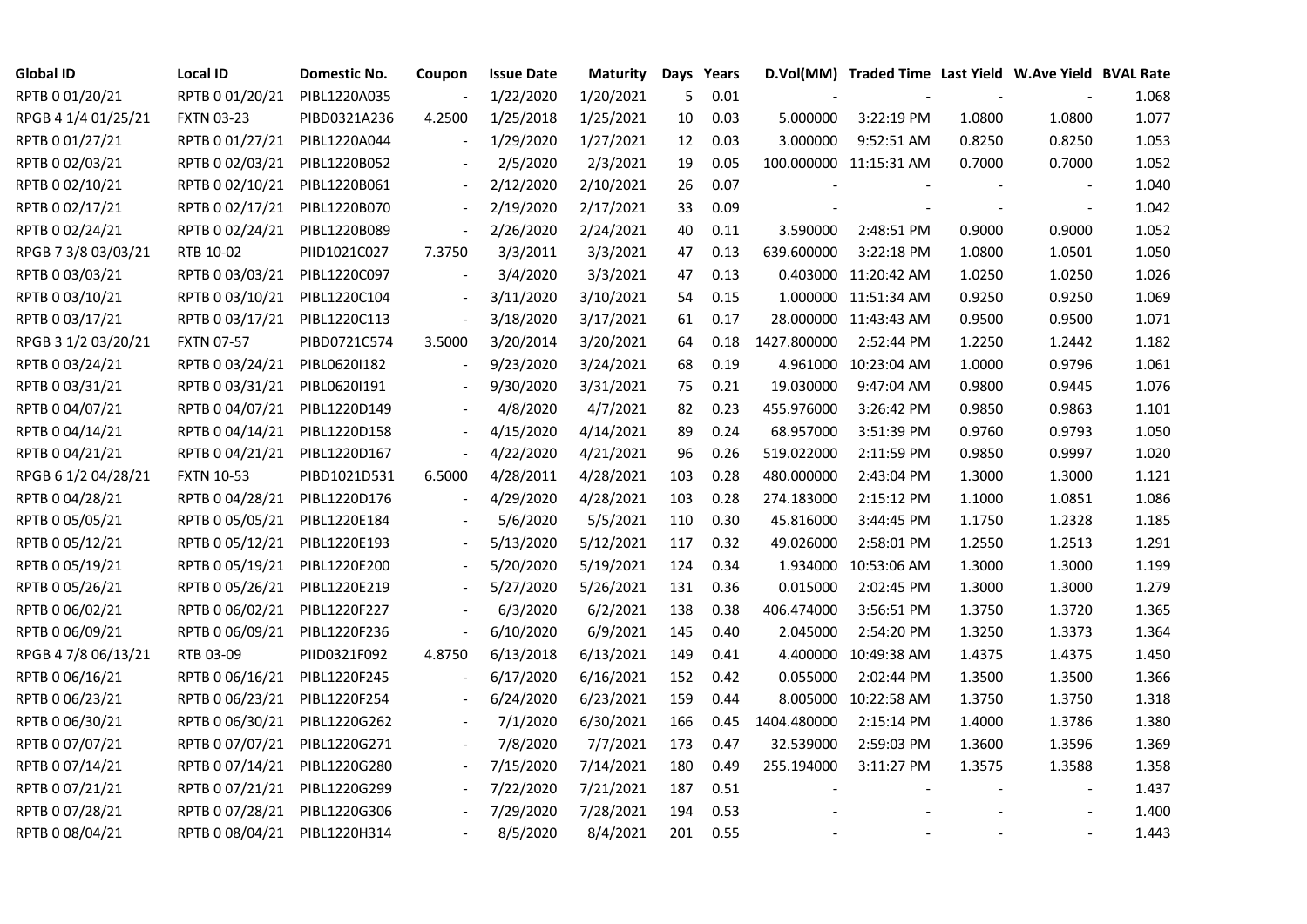| <b>Global ID</b>     | <b>Local ID</b>   | Domestic No. | Coupon                   | <b>Issue Date</b> | <b>Maturity</b> |     | Days Years |             | D.Vol(MM) Traded Time Last Yield W.Ave Yield BVAL Rate |        |                          |       |
|----------------------|-------------------|--------------|--------------------------|-------------------|-----------------|-----|------------|-------------|--------------------------------------------------------|--------|--------------------------|-------|
| RPTB 0 08/11/21      | RPTB 0 08/11/21   | PIBL1220H323 |                          | 8/12/2020         | 8/11/2021       | 208 | 0.57       |             | 3.000000 10:09:06 AM                                   | 1.3650 | 1.3650                   | 1.400 |
| RPTB 0 08/18/21      | RPTB 0 08/18/21   | PIBL1220H332 |                          | 8/19/2020         | 8/18/2021       | 215 | 0.59       |             |                                                        |        |                          | 1.426 |
| RPTB 0 08/25/21      | RPTB 0 08/25/21   | PIBL1220H341 | $\overline{\phantom{a}}$ | 8/26/2020         | 8/25/2021       | 222 | 0.61       |             |                                                        |        | $\blacksquare$           | 1.452 |
| RPTB 0 09/01/21      | RPTB 0 09/01/21   | PIBL1220I359 | $\blacksquare$           | 9/2/2020          | 9/1/2021        | 229 | 0.63       |             |                                                        |        | $\blacksquare$           | 1.441 |
| RPTB 0 09/08/21      | RPTB 0 09/08/21   | PIBL1220I368 |                          | 9/9/2020          | 9/8/2021        | 236 | 0.65       |             |                                                        |        |                          | 1.449 |
| RPTB 0 09/22/21      | RPTB 0 09/22/21   | PIBL1220I386 |                          | 9/23/2020         | 9/22/2021       | 250 | 0.68       |             |                                                        |        | $\blacksquare$           | 1.485 |
| RPTB 0 09/29/21      | RPTB 0 09/29/21   | PIBL1220I395 |                          | 9/30/2020         | 9/29/2021       | 257 | 0.70       |             |                                                        |        |                          | 1.506 |
| RPTB 0 10/06/21      | RPTB 0 10/06/21   | PIBL1220J401 |                          | 10/7/2020         | 10/6/2021       | 264 | 0.72       |             |                                                        |        |                          | 1.425 |
| RPTB 0 10/13/21      | RPTB 0 10/13/21   | PIBL1220J410 |                          | 10/14/2020        | 10/13/2021      | 271 | 0.74       |             |                                                        |        |                          | 1.502 |
| RPGB 5 3/4 10/20/21  | RTB 10-03         | PIID1021J039 | 5.7500                   | 10/20/2011        | 10/20/2021      | 278 | 0.76       |             | 2.000000 11:29:44 AM                                   | 1.6300 | 1.6300                   | 1.446 |
| RPTB 0 10/20/21      | RPTB 0 10/20/21   | PIBL1220J429 |                          | 10/21/2020        | 10/20/2021      | 278 | 0.76       |             |                                                        |        | $\blacksquare$           | 1.536 |
| RPTB 0 10/27/21      | RPTB 0 10/27/21   | PIBL1220J438 |                          | 10/28/2020        | 10/27/2021      | 285 | 0.78       |             | 1.000000 11:34:50 AM                                   | 1.5000 | 1.5000                   | 1.569 |
| RPTB 0 11/03/21      | RPTB 0 11/03/21   | PIBL1220K445 |                          | 11/4/2020         | 11/3/2021       | 292 | 0.80       |             | 7.523000 11:26:49 AM                                   | 1.5100 | 1.5298                   | 1.569 |
| RPTB 0 11/10/21      | RPTB 0 11/10/21   | PIBL1220K454 |                          | 11/11/2020        | 11/10/2021      | 299 | 0.82       | 24.291000   | 2:37:22 PM                                             | 1.5150 | 1.5150                   | 1.537 |
| RPTB 0 11/17/21      | RPTB 0 11/17/21   | PIBL1220K463 |                          | 11/18/2020        | 11/17/2021      | 306 | 0.84       |             | 9.446000 10:27:27 AM                                   | 1.5700 | 1.5700                   | 1.526 |
| RPGB 5 3/4 11/24/21  | <b>FXTN 10-55</b> | PIBD1021K551 | 5.7500                   | 11/24/2011        | 11/24/2021      | 313 | 0.86       | 523.400000  | 3:47:11 PM                                             | 1.6200 | 1.6399                   | 1.579 |
| RPTB 0 11/24/21      | RPTB 0 11/24/21   | PIBL1220K472 |                          | 11/25/2020        | 11/24/2021      | 313 | 0.86       |             | 5.252000 10:27:50 AM                                   | 1.5700 | 1.5700                   | 1.520 |
| RPTB 0 12/01/21      | RPTB 0 12/01/21   | PIBL1220L480 |                          | 12/2/2020         | 12/1/2021       | 320 | 0.88       |             |                                                        |        |                          | 1.554 |
| RPTB 0 12/07/21      | RPTB 0 12/07/21   | PIBL1220L499 |                          | 12/9/2020         | 12/7/2021       | 326 | 0.89       |             | 0.048000 11:45:19 AM                                   | 1.5750 | 1.5750                   | 1.540 |
| RPTB 0 12/15/21      | RPTB 0 12/15/21   | PIBL1220L505 | $\blacksquare$           | 12/16/2020        | 12/15/2021      | 334 | 0.91       |             | 5.086000 11:47:53 AM                                   | 1.5500 | 1.5921                   | 1.565 |
| RPTB 0 01/05/22      | RPTB 0 01/05/22   | PIBL1221A015 |                          | 1/6/2021          | 1/5/2022        | 355 | 0.97       |             | 16.060000 11:46:53 AM                                  | 1.5950 | 1.5950                   | 1.592 |
| RPTB 0 01/12/22      | RPTB 0 01/12/22   | PIBL1221A024 | $\overline{\phantom{a}}$ | 1/13/2021         | 1/12/2022       | 362 | 0.99       | 366.271000  | 3:42:47 PM                                             | 1.5950 | 1.5948                   | 1.582 |
| RPGB 63/8 01/19/22   | <b>FXTN 10-54</b> | PIBD1022G545 | 6.3750                   | 7/19/2011         | 1/19/2022       | 369 | 1.01       | 14.000000   | 3:00:57 PM                                             | 1.6500 | 1.6500                   | 1.500 |
| RPGB 4 01/26/22      | <b>FXTN 05-74</b> | PIBD0522A747 | 4.0000                   | 1/26/2017         | 1/26/2022       | 376 | 1.03       | 6.100000    | 2:01:18 PM                                             | 1.6110 | 1.6115                   | 1.597 |
| RPGB 15 03/14/22     | <b>FXTN 20-02</b> | PIBD2022C021 | 15.0000                  | 3/14/2002         | 3/14/2022       | 423 | 1.16       |             |                                                        |        | $\overline{\phantom{a}}$ | 1.400 |
| RPGB 4 3/4 07/04/22  | <b>FXTN 03-24</b> | PIBD0322G247 | 4.7500                   | 7/4/2019          | 7/4/2022        | 535 | 1.47       |             | 3.300000 11:49:20 AM                                   | 1.7400 | 1.7400                   | 1.662 |
| RPGB 4 7/8 08/02/22  | <b>FXTN 10-56</b> | PIBD1022H562 | 4.8750                   | 8/2/2012          | 8/2/2022        | 564 | 1.54       |             |                                                        |        | $\overline{\phantom{a}}$ | 1.676 |
| RPGB 4 3/4 09/13/22  | <b>FXTN 10-57</b> | PIBD1022I570 | 4.7500                   | 9/13/2012         | 9/13/2022       | 606 | 1.66       |             |                                                        |        | $\sim$                   | 1.727 |
| RPGB 12 3/4 10/17/22 | <b>FXTN 20-03</b> | PIBD2022J033 | 12.7500                  | 10/17/2002        | 10/17/2022      | 640 | 1.75       |             |                                                        |        | $\blacksquare$           | 1.755 |
| RPGB 4 5/8 12/04/22  | RTB 05-11         | PIID0522L114 | 4.6250                   | 12/4/2017         | 12/4/2022       | 688 | 1.88       | 1208.600000 | 2:11:15 PM                                             | 1.8450 | 1.8500                   | 1.846 |
| RPGB 4 12/06/22      | <b>FXTN 10-58</b> | PIBD1022L585 | 4.0000                   | 12/6/2012         | 12/6/2022       | 690 | 1.89       | 25.500000   | 2:08:28 PM                                             | 1.9150 | 1.9150                   | 1.905 |
| RPGB 4 3/8 02/11/23  | RTB 03-10         | PIID0323B101 | 4.3750                   | 2/11/2020         | 2/11/2023       | 757 | 2.07       | 1425.500000 | 3:20:09 PM                                             | 1.8700 | 1.8703                   | 1.872 |
| RPGB 13 02/20/23     | <b>FXTN 20-04</b> | PIBD2023B048 | 13.0000                  | 2/20/2003         | 2/20/2023       | 766 | 2.10       |             |                                                        |        |                          | 1.856 |
| RPGB 5 1/2 03/08/23  | <b>FXTN 05-75</b> | PIBD0523C752 | 5.5000                   | 3/8/2018          | 3/8/2023        | 782 | 2.14       |             |                                                        |        |                          | 1.929 |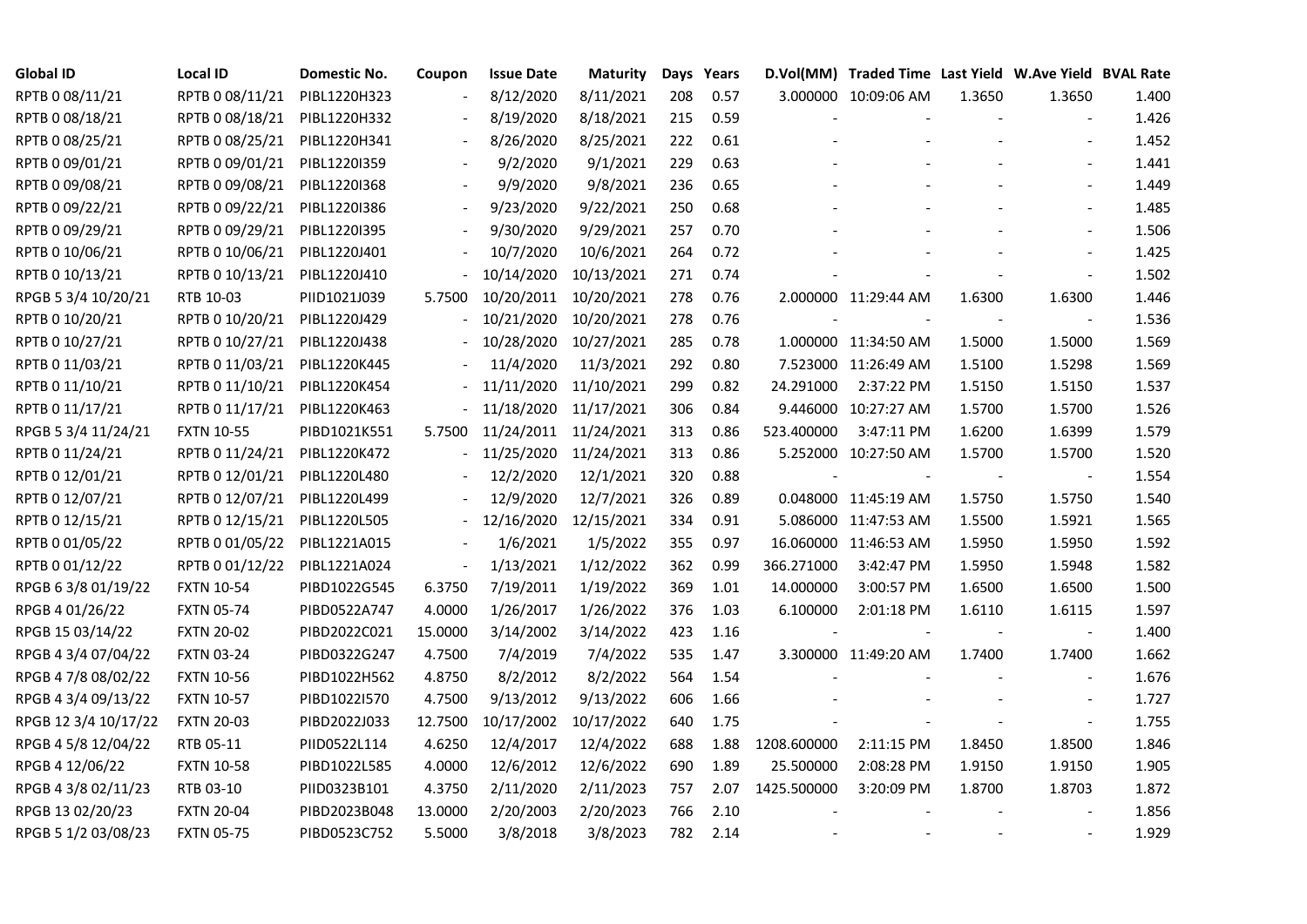| <b>Global ID</b>     | <b>Local ID</b>   | Domestic No. | Coupon  | <b>Issue Date</b> | <b>Maturity</b>       |     | Days Years |             | D.Vol(MM) Traded Time Last Yield W.Ave Yield BVAL Rate |        |                          |       |
|----------------------|-------------------|--------------|---------|-------------------|-----------------------|-----|------------|-------------|--------------------------------------------------------|--------|--------------------------|-------|
| RPGB 3 1/2 04/21/23  | <b>FXTN 07-58</b> | PIBD0723D588 | 3.5000  | 4/21/2016         | 4/21/2023             | 826 | 2.26       | 55.400000   | 2:24:04 PM                                             | 1.9250 | 1.8803                   | 1.888 |
| RPGB 11 7/8 05/29/23 | <b>FXTN 20-05</b> | PIBD2023E054 | 11.8750 | 5/29/2003         | 5/29/2023             | 864 | 2.37       |             |                                                        |        | $\blacksquare$           | 1.873 |
| RPGB 3 1/4 08/15/23  | RTB 10-04         | PIID1023H046 | 3.2500  | 8/15/2013         | 8/15/2023             | 942 | 2.58       | 21.500000   | 3:43:22 PM                                             | 2.0300 | 2.0059                   | 1.891 |
| RPGB 2 3/8 09/10/23  | <b>FXTN 03-25</b> | PIBD0323I252 | 2.3750  | 9/10/2020         | 9/10/2023             | 968 | 2.65       | 2566.000000 | 2:16:22 PM                                             | 1.9400 | 1.9374                   | 1.935 |
| RPGB 11 3/8 10/23/23 | <b>FXTN 20-06</b> | PIBD2023J068 | 11.3750 | 10/23/2003        | 10/23/2023 1,011      |     | 2.77       |             |                                                        |        | $\overline{\phantom{a}}$ | 2.039 |
| RPGB 6 1/4 03/12/24  | RTB 05-12         | PIID0524C129 | 6.2500  | 3/12/2019         | 3/12/2024 1,152       |     | 3.15       | 564.090000  | 3:50:33 PM                                             | 1.9300 | 1.9265                   | 1.936 |
| RPGB 4 1/2 04/20/24  | <b>FXTN 07-59</b> | PIBD0724D595 | 4.5000  | 4/20/2017         | 4/20/2024 1,191       |     | 3.26       |             |                                                        |        |                          | 2.174 |
| RPGB 12 3/8 06/03/24 | <b>FXTN 20-07</b> | PIBD2024F075 | 12.3750 | 6/3/2004          | 6/3/2024 1,235        |     | 3.38       |             |                                                        |        |                          | 2.200 |
| RPGB 12 7/8 08/05/24 | <b>FXTN 20-08</b> | PIBD2024H086 | 12.8750 | 8/5/2004          | 8/5/2024 1,298        |     | 3.55       |             |                                                        |        |                          | 2.243 |
| RPGB 4 1/8 08/20/24  | <b>FXTN 10-59</b> | PIBD1024H595 | 4.1250  | 8/20/2014         | 8/20/2024 1,313       |     | 3.60       |             | 2.740000 10:36:08 AM                                   | 2.1750 | 2.1750                   | 2.150 |
| RPGB 4 1/4 10/17/24  | <b>FXTN 05-76</b> | PIBD0524J762 | 4.2500  | 10/17/2019        | 10/17/2024 1,371      |     | 3.75       |             |                                                        |        | $\blacksquare$           | 2.312 |
| RPGB 13 3/4 11/11/24 | <b>FXTN 20-09</b> | PIBD2024K091 | 13.7500 | 11/11/2004        | 11/11/2024 1,396      |     | 3.82       |             |                                                        |        |                          | 2.323 |
| RPGB 5 3/4 04/12/25  | <b>FXTN 07-61</b> | PIBD0725D618 | 5.7500  | 4/12/2018         | 4/12/2025 1,548       |     | 4.24       |             |                                                        |        | $\sim$                   | 2.592 |
| RPGB 12 1/8 04/14/25 | <b>FXTN 20-10</b> | PIBD2025D103 | 12.1250 | 4/14/2005         | 4/14/2025 1,550       |     | 4.24       |             |                                                        |        | $\blacksquare$           | 2.409 |
| RPGB 2 5/8 08/12/25  | RTB 05-13         | PIID0525H130 | 2.6250  | 8/12/2020         | 8/12/2025 1,670       |     | 4.57       | 2986.005000 | 3:38:32 PM                                             | 2.6025 | 2.6071                   | 2.605 |
| RPGB 3 5/8 09/09/25  | <b>FXTN 10-60</b> | PIBD10251608 | 3.6250  | 9/9/2015          | 9/9/2025 1,698        |     | 4.65       | 603.400000  | 3:12:41 PM                                             | 2.6100 | 2.6173                   | 2.622 |
| RPGB 12 1/8 10/20/25 | <b>FXTN 20-11</b> | PIBD2025J116 | 12.1250 | 10/20/2005        | 10/20/2025 1,739      |     | 4.76       |             |                                                        |        |                          | 2.520 |
| RPGB 18 1/4 11/29/25 | <b>FXTN 25-01</b> | PIBD2525K015 | 18.2500 | 11/29/2000        | 11/29/2025 1,779      |     | 4.87       |             |                                                        |        |                          | 2.544 |
| RPGB 10 1/4 01/19/26 | <b>FXTN 20-12</b> | PIBD2026A122 | 10.2500 | 1/19/2006         | 1/19/2026 1,830       |     | 5.01       |             |                                                        |        | $\blacksquare$           | 2.573 |
| RPGB 6 1/4 02/14/26  | <b>FXTN 07-62</b> | PIBD0726B627 | 6.2500  | 2/14/2019         | 2/14/2026 1,856       |     | 5.08       | 1868.385000 | 3:56:35 PM                                             | 2.6750 | 2.6784                   | 2.685 |
| RPGB 3 1/2 09/20/26  | RTB 10-05         | PIID1026I057 | 3.5000  | 9/20/2016         | 9/20/2026 2,074       |     | 5.68       |             | 6.315000 11:57:31 AM                                   | 2.7950 | 2.7959                   | 2.724 |
| RPGB 6 1/4 10/20/26  | RTB 15-01         | PIID1526J019 | 6.2500  | 10/20/2011        | 10/20/2026 2,104      |     | 5.76       |             |                                                        |        |                          | 2.703 |
| RPGB 8 12/07/26      | <b>FXTN 20-13</b> | PIBD2026L139 | 8.0000  | 12/7/2006         | 12/7/2026 2,152       |     | 5.89       |             |                                                        |        | $\blacksquare$           | 2.696 |
| RPGB 5 3/8 03/01/27  | RTB 15-02         | PIID1527C023 | 5.3750  | 3/1/2012          | 3/1/2027 2,236        |     | 6.12       | 0.300000    | 3:03:36 PM                                             | 2.8000 | 2.8000                   | 2.959 |
| RPGB 4 3/4 05/04/27  | <b>FXTN 10-61</b> | PIBD1027E617 | 4.7500  | 5/4/2017          | 5/4/2027 2,300        |     | 6.30       | 512.752000  | 3:50:02 PM                                             | 2.7300 | 2.7345                   | 2.743 |
| RPGB 8 5/8 09/06/27  | <b>FXTN 20-14</b> | PIBD2027I140 | 8.6250  | 9/6/2007          | 9/6/2027 2,425        |     | 6.64       |             |                                                        |        | $\blacksquare$           | 2.764 |
| RPGB 6 1/4 03/22/28  | <b>FXTN 10-63</b> | PIBD1028C635 | 6.2500  | 3/22/2018         | 3/22/2028 2,623       |     | 7.18       |             |                                                        |        | $\blacksquare$           | 2.726 |
| RPGB 9 1/2 12/04/28  | <b>FXTN 20-15</b> | PIBD2028L151 | 9.5000  | 12/4/2008         | 12/4/2028 2,880       |     | 7.89       |             |                                                        |        | $\blacksquare$           | 2.854 |
| RPGB 67/8 01/10/29   | <b>FXTN 10-64</b> | PIBD1029A644 | 6.8750  | 1/10/2019         | 1/10/2029 2,917       |     | 7.99       | 8.000000    | 3:48:05 PM                                             | 2.7200 | 2.7125                   | 2.740 |
| RPGB 8 3/4 05/27/30  | <b>FXTN 20-16</b> | PIBD2030E166 | 8.7500  | 5/27/2010         | 5/27/2030 3,419       |     | 9.36       |             |                                                        |        | $\sim$                   | 2.973 |
| RPGB 2 7/8 07/09/30  | <b>FXTN 10-65</b> | PIBD1030G655 | 2.8750  | 7/9/2020          | 7/9/2030 3,462        |     | 9.48       |             | 0.500000 11:43:49 AM                                   | 2.9050 | 2.9050                   | 2.950 |
| RPGB 12 1/2 07/28/30 | <b>FXTN 25-02</b> | PIBD2530G029 | 12.5000 | 7/28/2005         | 7/28/2030 3,481       |     | 9.53       |             |                                                        |        |                          | 2.963 |
| RPGB 11 1/4 01/26/31 | <b>FXTN 25-03</b> | PIBD2531A032 | 11.2500 | 1/26/2006         | 1/26/2031 3,663 10.03 |     |            |             |                                                        |        |                          | 3.003 |
| RPGB 8 07/19/31      | <b>FXTN 20-17</b> | PIBD2031G171 | 8.0000  | 7/19/2011         | 7/19/2031 3,837 10.51 |     |            | 66.000000   | 3:26:59 PM                                             | 3.0100 | 3.0098                   | 3.017 |